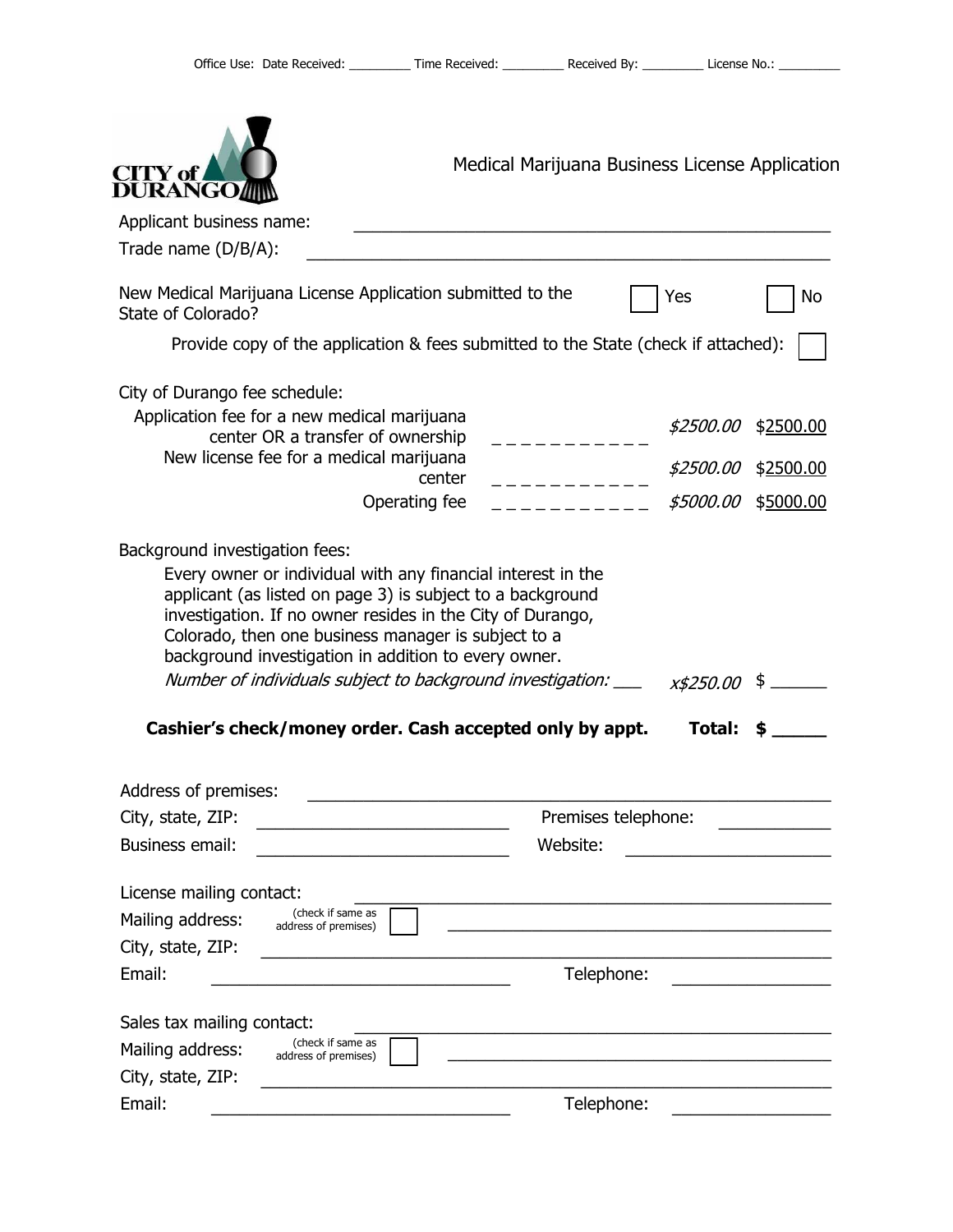What marijuana license(s) does the applicant currently hold with the City of Durango?

| Medical marijuana center                                                      | License $#$ :                            |                                                                                                                                                                                                                                      |  |  |  |
|-------------------------------------------------------------------------------|------------------------------------------|--------------------------------------------------------------------------------------------------------------------------------------------------------------------------------------------------------------------------------------|--|--|--|
| Retail marijuana store                                                        | License $#$ :                            |                                                                                                                                                                                                                                      |  |  |  |
| Retail marijuana testing                                                      | License $#$ :                            |                                                                                                                                                                                                                                      |  |  |  |
|                                                                               | License $#$ :                            | <u> 1989 - Johann Barn, margaret eta idazlea (h. 1989).</u>                                                                                                                                                                          |  |  |  |
| None                                                                          |                                          |                                                                                                                                                                                                                                      |  |  |  |
|                                                                               |                                          | What marijuana license(s) does the applicant currently hold with the State of Colorado?                                                                                                                                              |  |  |  |
| Medical marijuana center                                                      | License #:                               |                                                                                                                                                                                                                                      |  |  |  |
| Retail marijuana store                                                        | License $#$ :                            |                                                                                                                                                                                                                                      |  |  |  |
| Retail marijuana testing                                                      | License #:                               |                                                                                                                                                                                                                                      |  |  |  |
|                                                                               | Other: ______________________ License #: | <u> Andreas Andreas Andreas Andreas Andreas Andreas Andreas Andreas Andreas Andreas Andreas Andreas Andreas Andreas Andreas Andreas Andreas Andreas Andreas Andreas Andreas Andreas Andreas Andreas Andreas Andreas Andreas Andr</u> |  |  |  |
| None<br>Check here if additional information is provided on a separate sheet. |                                          |                                                                                                                                                                                                                                      |  |  |  |
| Corporation<br>Applying as (check one):<br>Limited Liability Corporation      |                                          |                                                                                                                                                                                                                                      |  |  |  |
|                                                                               | Partnership                              | Association                                                                                                                                                                                                                          |  |  |  |
|                                                                               |                                          | Individual/Sole Proprietor - Affidavit of Lawful Presence<br>required for all Sole Proprietorships                                                                                                                                   |  |  |  |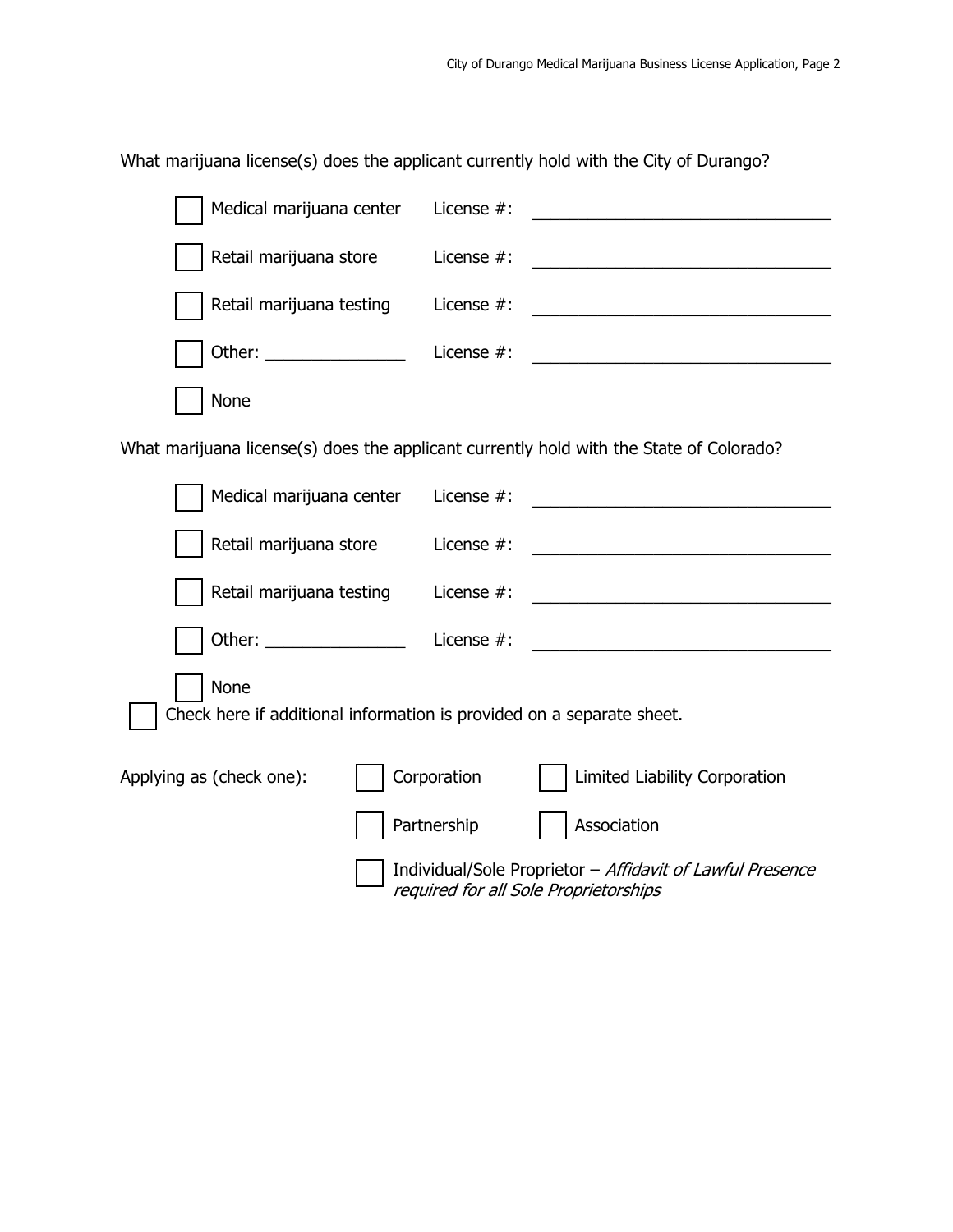If applicant is a corporation, partnership, limited liability corporation, or association (**not** a sole proprietorship), applicant must list **all officers, directors, partners, and managing members**. In addition, applicant must list **any stockholders, partners, members, or other persons with any financial interest in the applicant**.

| Name | Home address, city, state,<br>ZIP code | <b>DOB</b> | Title | % owned |
|------|----------------------------------------|------------|-------|---------|
|      |                                        |            |       |         |
|      |                                        |            |       |         |
|      |                                        |            |       |         |
|      |                                        |            |       |         |
|      |                                        |            |       |         |

Check here if additional information is provided on a separate sheet.

Has the applicant or any owner, member, business manager, party with a financial interest, or other person named on this application ever been convicted, entered a plea of nolo contendre, or entered a plea of guilty in conjunction with a deferred sentence and judgment pertaining to any charge related to possession, use, or possession with intent to distribute narcotics, drugs, or controlled substances?

| $\Box$ No<br>$\vert$   Yes |
|----------------------------|
|----------------------------|

Has the applicant or any owner, member, business manager, party with a financial interest, or other person named on this application ever been convicted, entered a plea of nolo contendre, or entered a plea of guilty in conjunction with a deferred sentence and judgment pertaining to any charge related to driving or operating a motor vehicle while under the influence of or while impaired by alcohol or controlled substances?

| $\Box$ No<br>$\vert$ Yes |
|--------------------------|
|--------------------------|

Has the applicant or any owner, member, business manager, party with a financial interest, or other person named on this application ever been convicted, entered a plea of nolo contendre, or entered a plea of guilty in conjunction with a deferred sentence and judgment pertaining to any felony?

**No. 1999 No. 2016 No. 2016 No. 2016** No. 2016

If the answer to any of the previous three questions is yes, please provide the following.

| Individual name/<br>location of court | Charge<br>convicted of | Sentence | Date of<br>sentencing | Last date of<br>incarceration/<br>parole/<br>probation |
|---------------------------------------|------------------------|----------|-----------------------|--------------------------------------------------------|
|                                       |                        |          |                       |                                                        |
|                                       |                        |          |                       |                                                        |

Check here if additional information is provided on a separate sheet.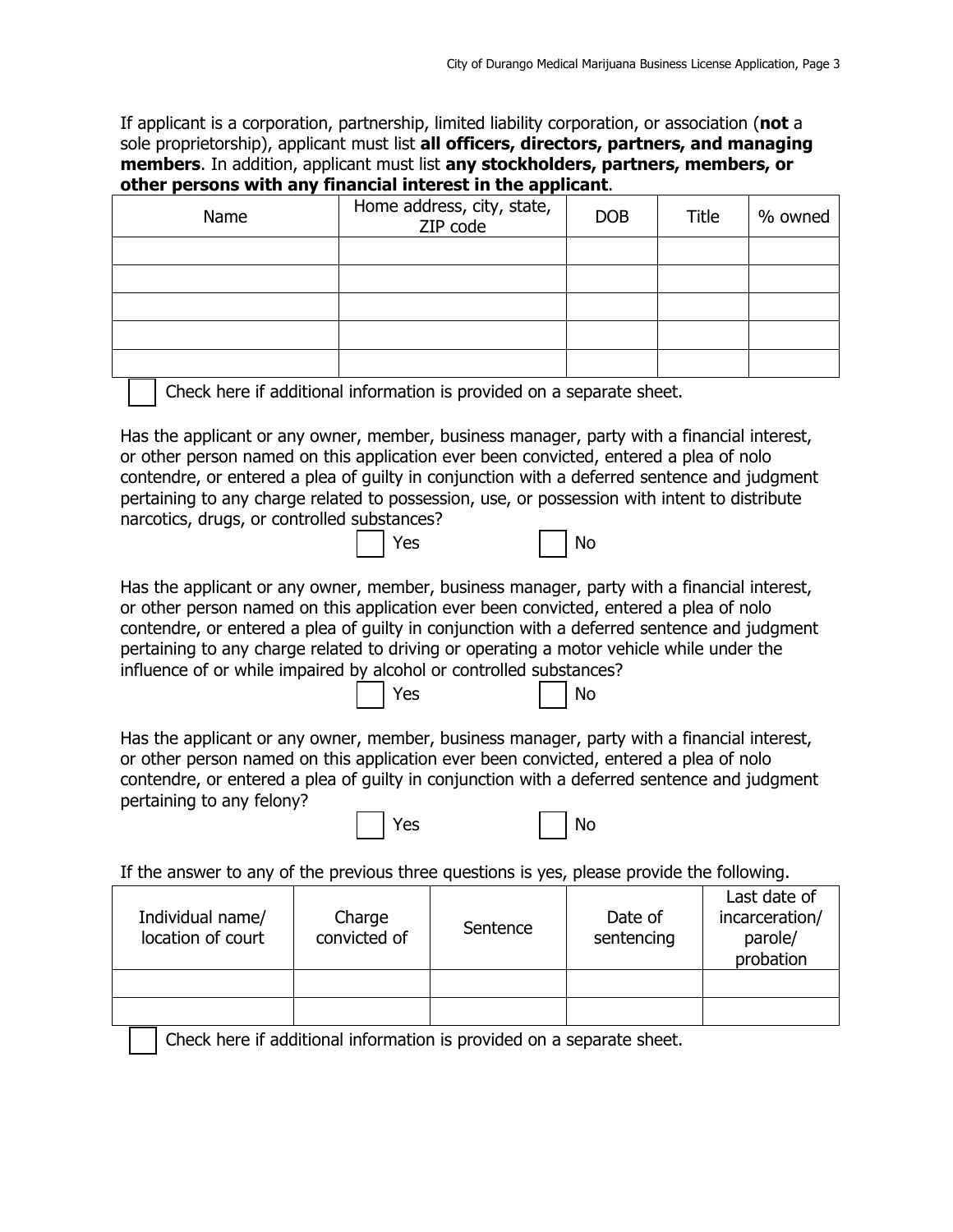| Has the applicant or any owner, member, business manager,<br>party with a financial interest, or other person named on this<br>application been denied an application for a retail or medical<br>marijuana license by any jurisdiction?                                        |         | Yes | No       |  |
|--------------------------------------------------------------------------------------------------------------------------------------------------------------------------------------------------------------------------------------------------------------------------------|---------|-----|----------|--|
| Has the applicant or any owner, member, business manager,<br>party with a financial interest, or other person named on this<br>application had a retail or medical marijuana license suspended<br>or revoked by any jurisdiction?                                              |         | Yes | No       |  |
| Has the applicant or any owner, member, business manager,<br>party with a financial interest, or other person named on this<br>application been denied an application for a liquor license by<br>any jurisdiction?                                                             |         | Yes | No       |  |
| If the answer to any of the previous three questions is yes, please provide a detailed<br>written explanation. (Check if attached.)                                                                                                                                            |         |     |          |  |
| By what means does the applicant have legal possession of the premises for at least 1 year<br>from the date that this license will be issued?<br>Other (explain in detail):<br>Deed<br>Lease                                                                                   |         |     |          |  |
|                                                                                                                                                                                                                                                                                |         |     |          |  |
| If premises are leased, the tenant name on the lease must match the name of the applicant<br>business. List here the names of landlord and tenant, and date of expiration, EXACTLY as this<br>information appears on the lease:                                                |         |     |          |  |
| Landlord:                                                                                                                                                                                                                                                                      | Tenant: |     | Expires: |  |
| If premises are leased, attach the Landlord's Consent form, completed by the owner of the<br>property and notarized. The consent must be specifically for the proposed medical business.<br>Check this box to indicate that the notarized Landlord's Consent form is attached. |         |     |          |  |
| Are the premises in compliance with all zoning requirements of<br>the Durango Medical Marijuana Ordinance?                                                                                                                                                                     |         | Yes | No       |  |
| Are the premises to be licensed located within 1000 feet of any<br>Yes<br>No<br>school, addiction recovery facility, or residential child care<br>facility, or within 250 feet of a dedicated public park that<br>contains children's playground equipment?                    |         |     |          |  |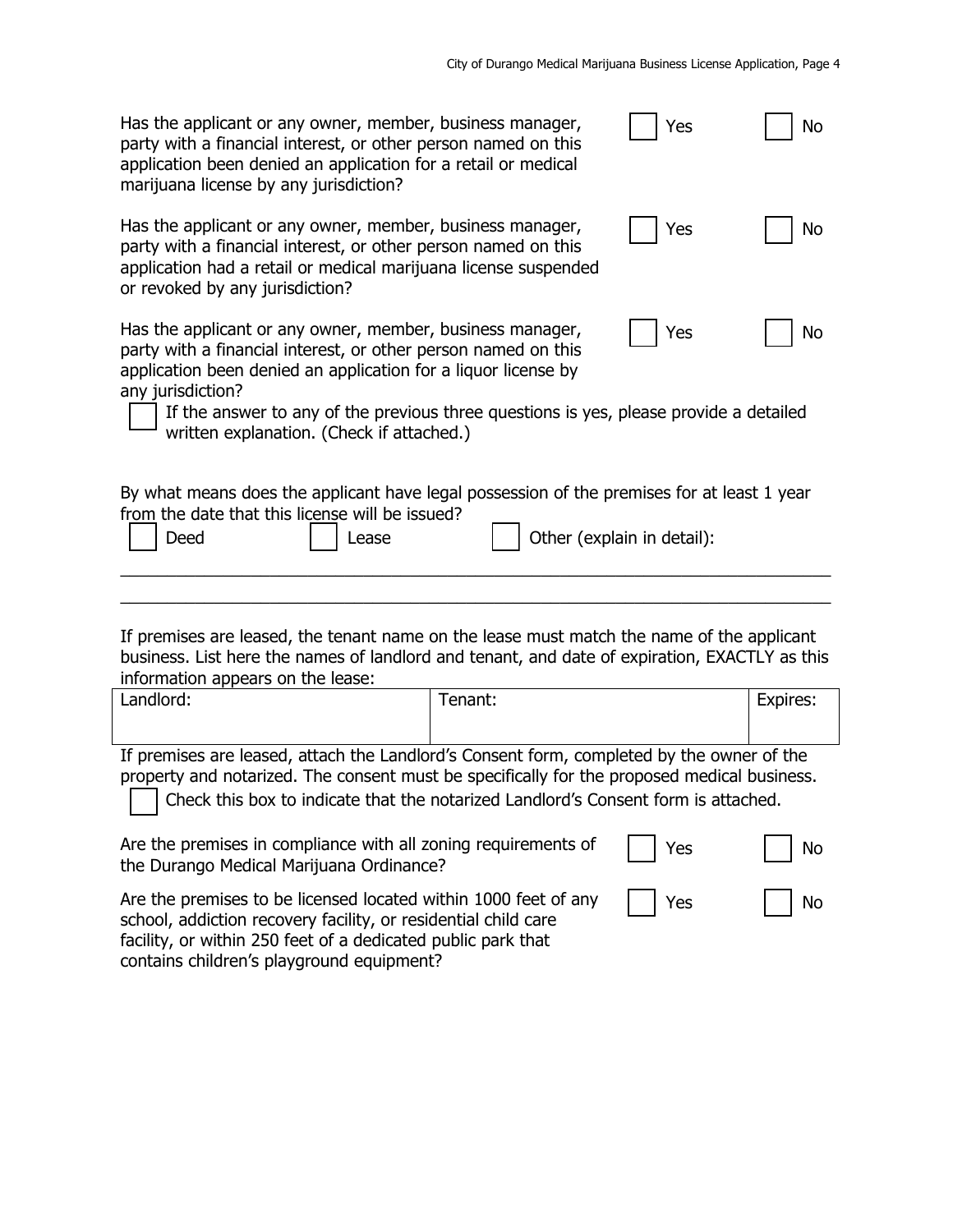| Additional documents to be submitted for any medical marijuana business applicant.           |
|----------------------------------------------------------------------------------------------|
| Documents must follow the relevant requirements set forth in full detail in Ordinance No. O- |
| 2014-27, Article VIII, Division 2, Sec. 13-204, and elsewhere. Please check each box to      |
| indicate that the document is attached.                                                      |

|  | Community Development LUP approval                                                                                                                                                                                                                                                                                                                                                                                           |
|--|------------------------------------------------------------------------------------------------------------------------------------------------------------------------------------------------------------------------------------------------------------------------------------------------------------------------------------------------------------------------------------------------------------------------------|
|  | Lease or deed in the name of the applicant business                                                                                                                                                                                                                                                                                                                                                                          |
|  | Proof of Workers' Compensation insurance for any employee<br>Proof of Comprehensive General Liability insurance with minimum single limits of one<br>million dollars (\$1,000,000) each occurrence and two million dollars (\$2,000,000)<br>aggregate, applicable to all premises and operations                                                                                                                             |
|  | An operating plan for the proposed establishment, including:<br>A detailed description of products and services to be provided, including an<br>indication of whether the establishment proposes to engage in the retail sale of<br>edible marijuana products                                                                                                                                                                |
|  | A dimensioned floor plan on 8 $\frac{1}{2}$ x 11" paper                                                                                                                                                                                                                                                                                                                                                                      |
|  | Indication of the maximum amount of marijuana and/or marijuana-infused products<br>that may be on the business premises                                                                                                                                                                                                                                                                                                      |
|  | Security plan indicating how the applicant will comply with applicable laws, rules, and<br>regulations, per Sec. 13-204(h) and Sec. 13-211                                                                                                                                                                                                                                                                                   |
|  | Lighting plan, showing the illumination of the outside of the establishment for security<br>purposes and compliance with applicable city requirements                                                                                                                                                                                                                                                                        |
|  | Vicinity map, drawn to scale, indicating within a radius of 1/4 mile from the boundaries<br>of the property upon which the establishment is located, the proximity of the property<br>to any school, residential child care facility, addiction recovery facility, or dedicated<br>public park containing children's playground equipment, and to any other facilities<br>required by law                                    |
|  | Completed copy of the City of Durango Individual History Record form                                                                                                                                                                                                                                                                                                                                                         |
|  | Plan for disposal of any medical marijuana or product that is not sold or is<br>contaminated in a manner that protects any portion thereof from being possessed or<br>ingested by any person or animal                                                                                                                                                                                                                       |
|  | Plan for ventilation that describes the ventilation systems that will be used to prevent<br>any odor of marijuana from extending beyond the premises of the business                                                                                                                                                                                                                                                         |
|  | Description of all regulated toxic, flammable, or other materials that will be used, kept,<br>or created at the establishment, and the location where such materials will be stored                                                                                                                                                                                                                                          |
|  | Copies of state badges for owner(s) and any business manager(s) reported to the state<br>Certificate of Good Standing from Colorado Secretary of State (entity name must match<br>applicant business name)                                                                                                                                                                                                                   |
|  | A comprehensive list of vendors and suppliers providing product to the establishment<br>If the owner is not a natural person, the application shall include copies of the<br>organizational documents for all entities identified in the application, and the contact<br>information for the person that is authorized to represent for the entity or entities.<br>All relevant fees (totaled on page 1 of this application) |
|  |                                                                                                                                                                                                                                                                                                                                                                                                                              |